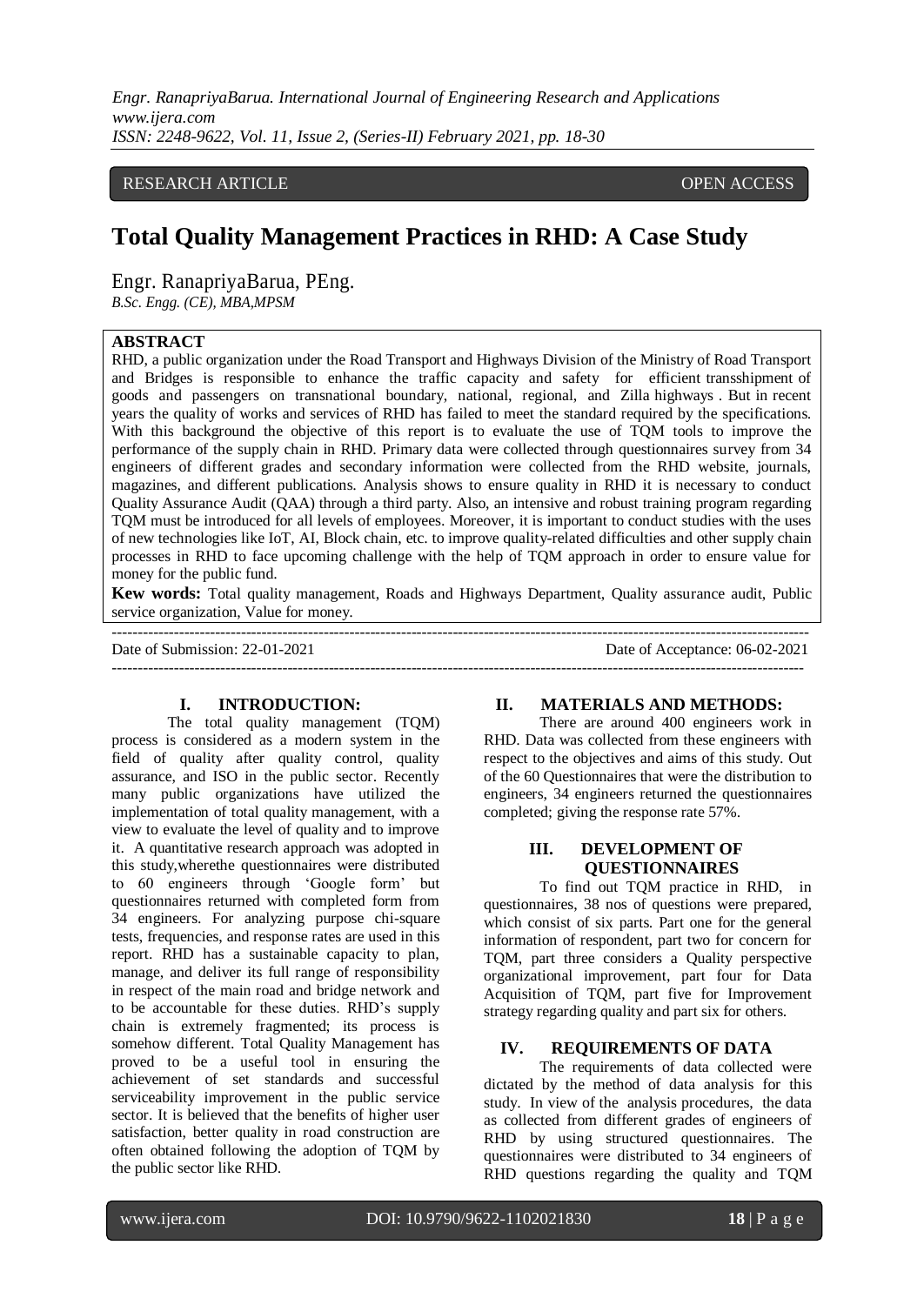practice in RHD. Each questionnaire was divided into six parts consisting of thirty-eight questions. The data collected were analyzed using the chisquare values, ranking, percentage, arithmetic mean, and frequency and with the level of significance at 0.05. Each part of the questionnaires is explained thus:

Part one of the questionnaires (5 questions) for general information like Name, Job title, job role, present position, and overall experience.

Part two of the questionnaires (8 Parameters) pertains to the concern about TQM gives the parameters relating to the best definitions of quality, quality management tools, understand TQM, quality accountability, long-term quality outcome. TQM works in RHD, the purpose of TQM, TQM program in RHD.

Part three of the questionnaires(7 Parameters) captures parameters relating to the Quality perspective organizational improvements- i.e perception of quality, the importance of service quality, measure user satisfaction, gathering user suggestions, rate the potential for improving quality improvement program, prefer in order of importance.

Part four of the questionnaires (6 Parameters) depicts the variables that help in data acquisition of TQM for the organizations; methods such as collect data to measure the performance, how the organization solves the quality-related problems how to rate user satisfaction. Are employee empowered to make signified changes, percentage of employee awareness of the importance of quality, types of quality improved program organization have.

Part five of the questionnaires (7 Parameters) present the improvement strategy regarding quality asking questions about formal training gives to the employees, are organization rated supplier, employee involvement in TQM implementation, about the quality audit.

Part six of the questionnaires (5 Parameters) presents the others asking questions about the approach of the organization during construction, approach in decision making, Contractor's quality approach, time-based management system, and finally obstacles in the implementation of TQM program.

## **V. COLLECTION OF DATA**

The data collected from 34 engineers of different grades of RHD as detailed below and information has been utilized for further analysis. Table 1.1.1 shows the status of questionnaires that were distributed to the engineers. The response rate is 57 percent which is considered to be acceptable.

## **VI. DATA ANALYSIS**

The Chi-square test of independence was used in this study for data analysis. In response to the object to this study, chi-square values and the arithmetic mean were calculated for all five parts of the questionnaires relating to the effectiveness of the implementation of TQM rules and principles, the chi-square value identifies the significance level of the statistical indication of data analyzed. If the draw out chi-square values more or equals the scheduled chi-square values at the indication level of (0.05) which equals 3.84, this means that there are differences of statistical indication in favor of the higher repetition of the answer and indicates also that the said the higher answer is affecting more than other answers but if the chi-square values are less than the scheduled chi-square values amounting to 3.84, this means that there are no differences of statistical indications and that all answers are having the same effect.

#### **1.6(i) PART-1: GENERAL INFORMATION**

RHD is a specialized department of Government of Bangladesh, which main responsibility is to build roads, bridge and culvert, and ferry operations. At present, there is a different grade of graduate engineer works in RHD. They are Assistant Engineer, Sub-Divisional Engineer, Executive Engineer, Superintending Engineer, Additional Chief Engineer, and Chief Engineer. A total number of sanction post for graduate engineer were 523, but regular graduate engineer are around 400. So, distributed questionnaires to 60 number engineers and questionnaires return from 34 number of engineers. In General Information there are name, job title, job role, present position, and overall experience. Distributed questionnaires to Assistant Engineer to Additional Chief Engineer. But as Executive Engineer, are working in mainly field level 22% of responded is Executive Engineers.

#### **1.6(ii) PART-3: CONCERN ABOUT TQM**

In order to establish the knowledge base of the respondent in the field of TQM, the respondents were asked to identify answers to questions asked based on their experience. From Table 1.2.1, it is observed that sixty-seven (67%) engineers defined quality as conformance to standards. It could be perceived from this analysis that conformance to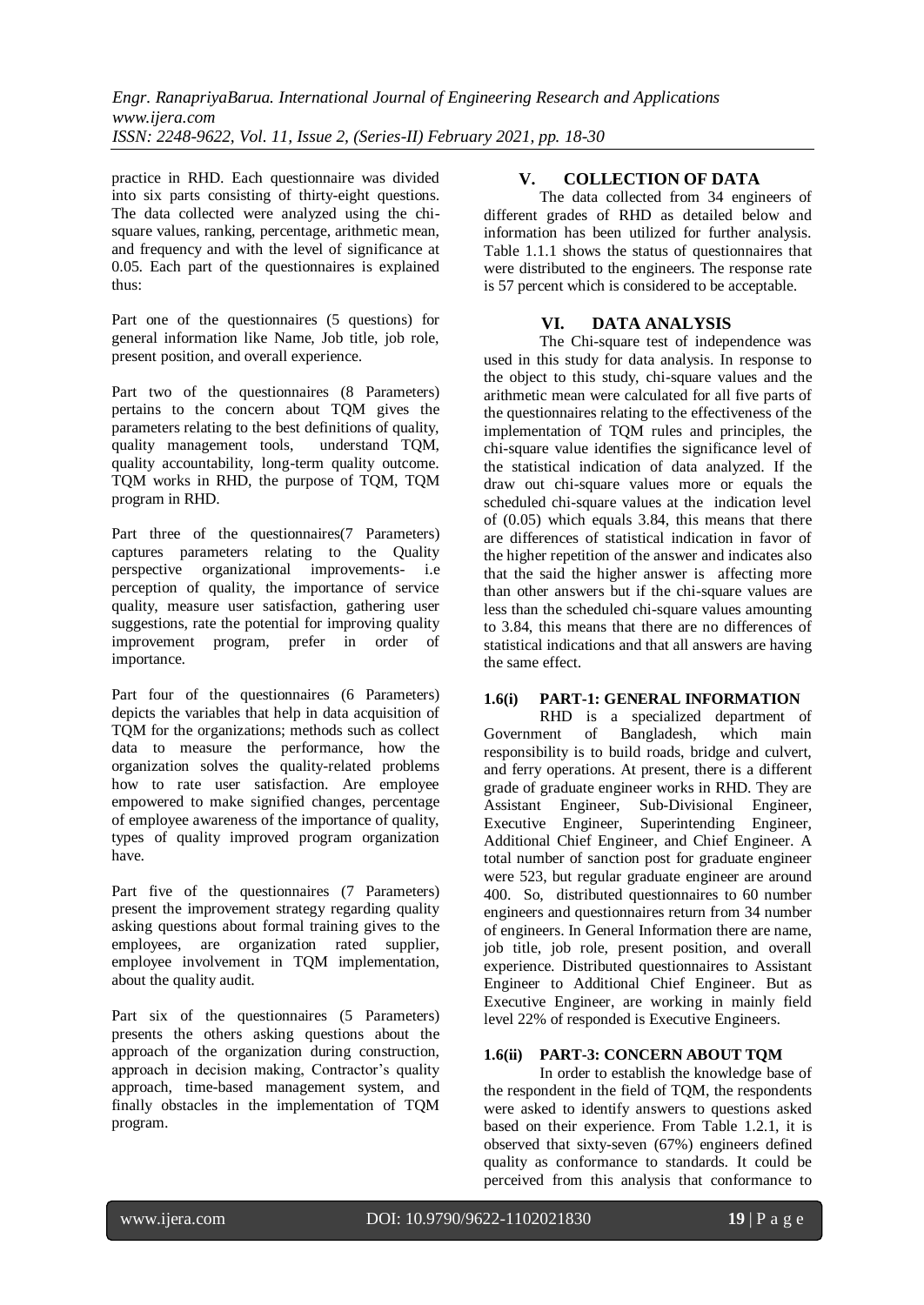*Engr. RanapriyaBarua. International Journal of Engineering Research and Applications www.ijera.com ISSN: 2248-9622, Vol. 11, Issue 2, (Series-II) February 2021, pp. 18-30*

standards must become the focus of overall thinking for continuous process in improving quality. Twenty three (23) engineers believe that RHD has formal quality management tools, while twenty-seven respondents (79%) have an idea about long-term quality outcomes. However, only 12% of engineer respondents that fit for purpose defines quality. When the engineers were asked the question " Do you think that TQM will work in RHD?, seventeen i.e half of respondents (50%) felt that TQM will work to some extent, while thirty-eight (38%) of respondents believed that TQM will work very well in RHD.

Most of the Engineers (94%) believe that the TQM program will be beneficial to the organization. 73% of them said that TQM can be used in construction management and 21% stated that it can be used to improve project design.

According to Table 1.2.2: question eight 'do you understand word TQM? obtained rank one as it is chi-square value reached 56.87 as a result of the higher repetition answers by respondents, whereas the second rank was occupied by question nine; Do you know quality accountability? as its chi-square value reached 51.38 and the most frequent variable was "Yes". The most frequent variable for question twelve 'what is the purpose of TQM in RHD to improve' was "construction management" obtaining the third rank as its chisquare value reached 45.76.

The fourth rank was question seven 'Has RHD a formal quality management tools "as its chisquare value reached 34.84. The most frequent variable for question eleven; 'Do you think that TQM will work in RHD?' was to some extent obtaining the fifth rank as its chi-square value reached 34.26. The sixth rank was question six " which words best define quality?", as it's chi-square value reached 33.53. Question ten "Do you have an idea about the long-term outcome?" obtaining the seventh rank as its chi-square value reached 32.63, and finally question thirteen ' would a TQM program be beneficial in your organization, which obtained the eight rank as its chi-square value reached 26.48 that is the lowest significance.

**Table 1.1.1:** Total Number of Questionnaires distributed to the Engineers

| Grande of Engineers | Total No. of | <i><u><b>Ouestionnaires</b></u></i> | <b>Ouestionnaires Returned and</b> |
|---------------------|--------------|-------------------------------------|------------------------------------|
|                     | Engineers    | Distributed                         | Analyzed                           |
| Different grade     | 400          | 60                                  |                                    |

Question no. 1 to 5 as Name, Job title, Job role, Present position and overall experience

| Table 1.2.1: Concern about TQM        |          |                             |                      |  |  |  |
|---------------------------------------|----------|-----------------------------|----------------------|--|--|--|
| No. Question                          | Freq.    | Ranking                     | <b>Response Rate</b> |  |  |  |
| Which words best define Quality<br>6. |          |                             |                      |  |  |  |
| 1. Conformance to Standards           | 23       | 1. Conformance to Standards | 67 %                 |  |  |  |
| 2. Satisfying User                    | 5        | 2. Satisfying User          | 15 %                 |  |  |  |
| 3. Fit for Purpose                    | 4        | 3. Fit for Purpose          | 12 %                 |  |  |  |
| 4. Others                             | 2        | 4. Others                   | 6 %                  |  |  |  |
| No. Question                          | Freq.    | Ranking                     | <b>Response Rate</b> |  |  |  |
| Has RHD a formal quality<br>7.        |          |                             |                      |  |  |  |
| management tools?                     |          |                             |                      |  |  |  |
| 1. Yes                                | 23       | 1. Yes                      | 67 %                 |  |  |  |
| 2. No.                                | 6        | 2. No                       | 18 %                 |  |  |  |
| 3. Can't say (Undecided)              | 4        | 3. Can't say                | 12 %                 |  |  |  |
| 4. Others                             |          | 4. Others                   | 3 %                  |  |  |  |
| No. Question                          | Freq.    | Ranking                     | <b>Response Rate</b> |  |  |  |
| 8.<br>Do you understand word TQM?     |          |                             |                      |  |  |  |
| 1. Yes                                | 32       | 1. Yes                      | 94 %                 |  |  |  |
| 2. No.                                | 2        | 2. No.                      | 6 %                  |  |  |  |
| 3. Can't say                          | $\Omega$ | 3. Can't say                | $0\%$                |  |  |  |
| No. Question                          | Freq.    | Ranking                     | <b>Response Rate</b> |  |  |  |

www.ijera.com DOI: 10.9790/9622-1102021830 **20** | P a g e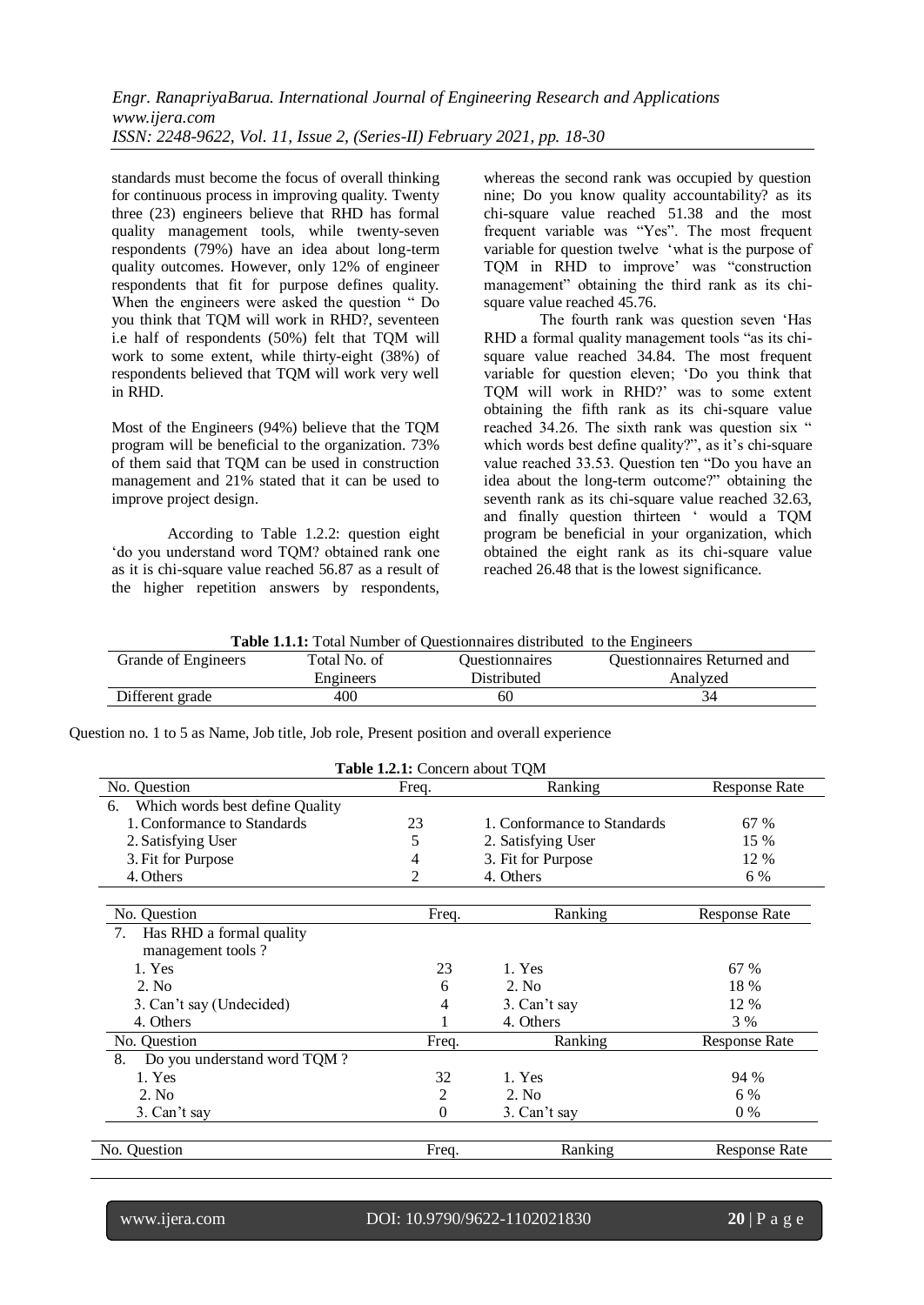|                      |  |  | Engr. RanapriyaBarua. International Journal of Engineering Research and Applications |
|----------------------|--|--|--------------------------------------------------------------------------------------|
| www.yera.com         |  |  |                                                                                      |
| -------------------- |  |  |                                                                                      |

| 9.           | Do you know quality accountability?                                           |                        |                                |               |                      |
|--------------|-------------------------------------------------------------------------------|------------------------|--------------------------------|---------------|----------------------|
| 1. Yes       |                                                                               | 31                     | 1. Yes                         |               | 91 %                 |
| 2. No        |                                                                               | $\overline{2}$         | 2. No                          |               | 6 %                  |
| 3. Can't say |                                                                               | 1                      | 3. Can't say                   |               | 3 %                  |
|              |                                                                               |                        |                                |               |                      |
| No. Question |                                                                               | Freq.                  | Ranking                        |               | <b>Response Rate</b> |
|              | 10. Do you have idea about long-term                                          |                        |                                |               |                      |
|              | Quality outcome?                                                              |                        |                                |               |                      |
| 1. Yes       |                                                                               | 27                     | 1. Yes                         |               | 79 %                 |
| 2. No        |                                                                               | 3                      | 2. No                          |               | 12 %                 |
|              | 3. Can't say                                                                  | 4                      | 3. Can't say                   |               | 9 %                  |
|              |                                                                               |                        |                                |               |                      |
| No. Question |                                                                               | Freq.                  | Ranking                        |               | Response Rate        |
| 11.          | Do you think that TQM will work in RHD?                                       |                        |                                |               |                      |
|              | 1. Very well                                                                  | 13                     | 1. To some extent              |               | 50 %                 |
|              | 2. To some extent                                                             | 17                     | 2. Very well                   |               | 38 %                 |
|              | 3. Won't work                                                                 | 2                      | 3. Won't work                  |               | 6 %                  |
|              | 4. Can't say                                                                  | 1                      | 4. Can't say                   |               | 3 %                  |
|              | 5. Others                                                                     | 1                      | 5. Others                      |               | 3 %                  |
|              |                                                                               |                        |                                |               |                      |
| No. Question |                                                                               | Freq.                  | Ranking                        |               | <b>Response Rate</b> |
| 12.          | What is the purpose of TQM in RHD to<br>improve?                              |                        |                                |               |                      |
|              |                                                                               |                        |                                |               |                      |
|              | 1. Project design                                                             | 7                      | 1. Construction                |               | 73 %                 |
|              |                                                                               |                        | Management                     |               | 21 %                 |
|              | 2. Cost estimating                                                            | $\boldsymbol{0}$<br>25 | 2. Project design<br>3. Others |               | 6 %                  |
| 4. Others    | 3. Construction Management                                                    | $\overline{2}$         | 4. Cost estimating             |               | $0\%$                |
|              |                                                                               |                        |                                |               |                      |
| No. Question |                                                                               | Freq.                  | Ranking                        |               | <b>Response Rate</b> |
| 13.          | Would a TQM program be beneficial to your                                     |                        |                                |               |                      |
|              | organisation?                                                                 |                        |                                |               |                      |
| 1. Yes       |                                                                               | 32                     | 1. Yes                         |               | 94 %                 |
| 2. No        |                                                                               | $\boldsymbol{0}$       | 2. Can't say                   |               | 6 %                  |
|              | 3. Can't say                                                                  | 2                      | 3. No.                         |               | $0\%$                |
|              |                                                                               |                        |                                |               |                      |
|              | Table 1.2.2: Ranking Dimension of Concern about TQM by using chi-square value |                        |                                |               |                      |
| Q.No.        | <b>Question Statement</b>                                                     | Arithmetic             | Chi-square                     | Level of      | Rank                 |
|              | Dimension / Variable                                                          | Mean                   | Values                         | Significances |                      |
|              |                                                                               |                        |                                |               |                      |
| 8.           | Do You understand word TQM                                                    | 11.30                  | 56.87                          | Significance  | 1                    |
| 9.           | Do you Know Quality accountability                                            | 11.30                  | 51.38                          | Significance  | $\mathbf{2}$         |
| 12.          | What is the purpose of TQM in RHD to                                          | 8.50                   | 45.76                          | Significance  | 3                    |
|              | improved?                                                                     |                        |                                |               |                      |
| 7.           | Has RHD a formal quality management                                           | 8.50                   | 34.48                          | Significance  | 4                    |
|              | tools                                                                         |                        |                                |               |                      |
| 11.          | Do you think that TQM will work in RHD                                        | 6.80                   | 34.26                          | Significance  | 5                    |

*ISSN: 2248-9622, Vol. 11, Issue 2, (Series-II) February 2021, pp. 18-30*

| 7.  | Has RHD a formal quality management    | 8.50  | 34.48 | Significance | 4 |
|-----|----------------------------------------|-------|-------|--------------|---|
|     | tools                                  |       |       |              |   |
| 11. | Do you think that TQM will work in RHD | 6.80  | 34.26 | Significance | 5 |
| 6.  | Which words best define quality        | 8.50  | 33.53 | Significance | 6 |
| 10. | Do you have idea about long-term       | 11.30 | 32.63 | Significance |   |
|     | outcome                                |       |       |              |   |
| 13. | Would a TQM Program be beneficial in   | 17.00 | 26.48 | Significance | 8 |
|     | your Organisation                      |       |       |              |   |
|     | General Arithmetic Mean                | 10.40 |       |              |   |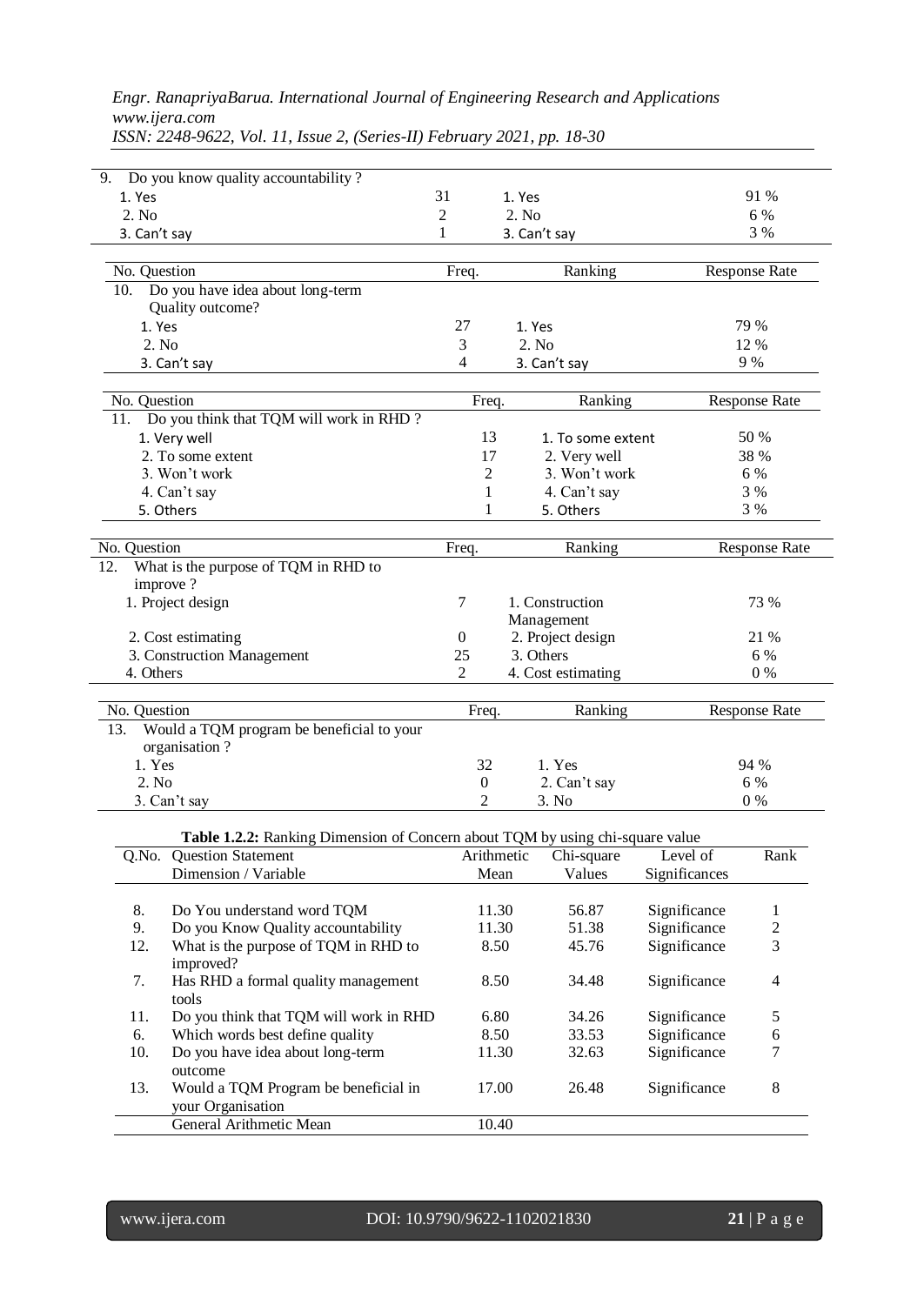| Table 1.3.1: Quality Perspective organisation improvement<br>No. Question | Freq.          |       | Ranking                                    | <b>Response Rate</b> |
|---------------------------------------------------------------------------|----------------|-------|--------------------------------------------|----------------------|
| What is RHD perception of quality?<br>14                                  |                |       |                                            |                      |
| 1. Elimination of defects                                                 | 16             |       | 1. Elimination of defects                  | 47 %                 |
| 2. A tool to increase profits                                             | $\overline{2}$ |       | 2. A Competitive advantage                 | 32 %                 |
| 3. A Competitive advantage                                                | 11             |       | 3. Others                                  | 15 %                 |
| 4. Others                                                                 | 5              |       | 4. A tool to increase profits              | 6%                   |
|                                                                           |                |       |                                            |                      |
| No. Question                                                              | Freq.          |       | Ranking                                    | <b>Response Rate</b> |
| How would you rate the importance of<br>15.                               |                |       |                                            |                      |
| service quality?                                                          |                |       |                                            |                      |
| 1. Very important                                                         | 28             |       | 1. Very important                          | 82 %                 |
| 2. Important                                                              | 4              |       | 2. Important                               | 12 %                 |
| 3. Somewhat Important                                                     | 6              |       | 3. Not important                           | 3 %                  |
| 4. Not important                                                          | 1              |       | 4. Can't say                               | 3 %                  |
| 5. Can't say                                                              | 1              |       |                                            |                      |
|                                                                           |                |       |                                            |                      |
| No. Question<br>How do you measure user satisfaction                      | Freq.          |       | Ranking                                    | <b>Response Rate</b> |
| 16.<br>$\gamma$                                                           |                |       |                                            |                      |
| 1. Questionnaire survey                                                   | 16             |       | 1. Questionnaire survey                    | 47 %                 |
| 2. By the number of complaints                                            | 11             |       | 2. By the number of complaints             | 32 %                 |
| 3. Other method                                                           | 3              |       | 3. Not measurable                          | 12 %                 |
| 4. Not measurable                                                         | 4              |       | 4. Other method                            | 9 %                  |
|                                                                           |                |       |                                            |                      |
| No. Question                                                              |                | Freq. | Ranking                                    | <b>Response Rate</b> |
| Do you have a system for gathering user<br>17.                            |                |       |                                            |                      |
| suggestion?                                                               |                |       |                                            |                      |
| 1. Yes                                                                    |                | 14    | 1. No                                      | 47 %                 |
| 2. No                                                                     |                | 16    | 2. Yes                                     | 41 %                 |
| 3. Can't say                                                              |                | 3     | 3. Can't say                               | 9 %                  |
| 4. Others                                                                 |                | 1     | 4. Others                                  | 3 %                  |
| No. Question                                                              | Freq.          |       | Ranking                                    | Response             |
|                                                                           |                |       |                                            | Rate                 |
| Rate the potential for implement within the<br>18.                        |                |       |                                            |                      |
| following process?                                                        |                |       |                                            |                      |
| 1. On site supervision                                                    | 8              |       | 1. On site supervision                     | 21 %                 |
| 2. Testing procurement and job site                                       | 7              |       | 2. Testing procurement and job site        | 20 %                 |
| 3. Certification of materials                                             | 5              |       | 3. On-site safety management               | 20 %                 |
| 4. On-site safety management                                              | 7              |       | 4. Certification of materials              | 16 %                 |
| 5. Personal Management of employees                                       | 3              |       | Coordination with other members of project | 14 %                 |
| 5. Coordination with other members of<br>project                          | $\overline{4}$ |       | 6. Personal Management of employees        | 9 %                  |
|                                                                           |                |       |                                            |                      |
|                                                                           |                |       |                                            |                      |

*ISSN: 2248-9622, Vol. 11, Issue 2, (Series-II) February 2021, pp. 18-30*

No. Question **Freq.** Ranking Response Rate 19. Does RHD have a quality improvement program? 1. A quality improvement program implemented recently 89 1. Such plan is under consideration 29 % 2. Such plan is under consideration 10 2.5. Can't say 27 %  $2.5. A quality improvement$ program implemented recently 27 %

www.ijera.com DOI: 10.9790/9622-1102021830 **22** | P a g e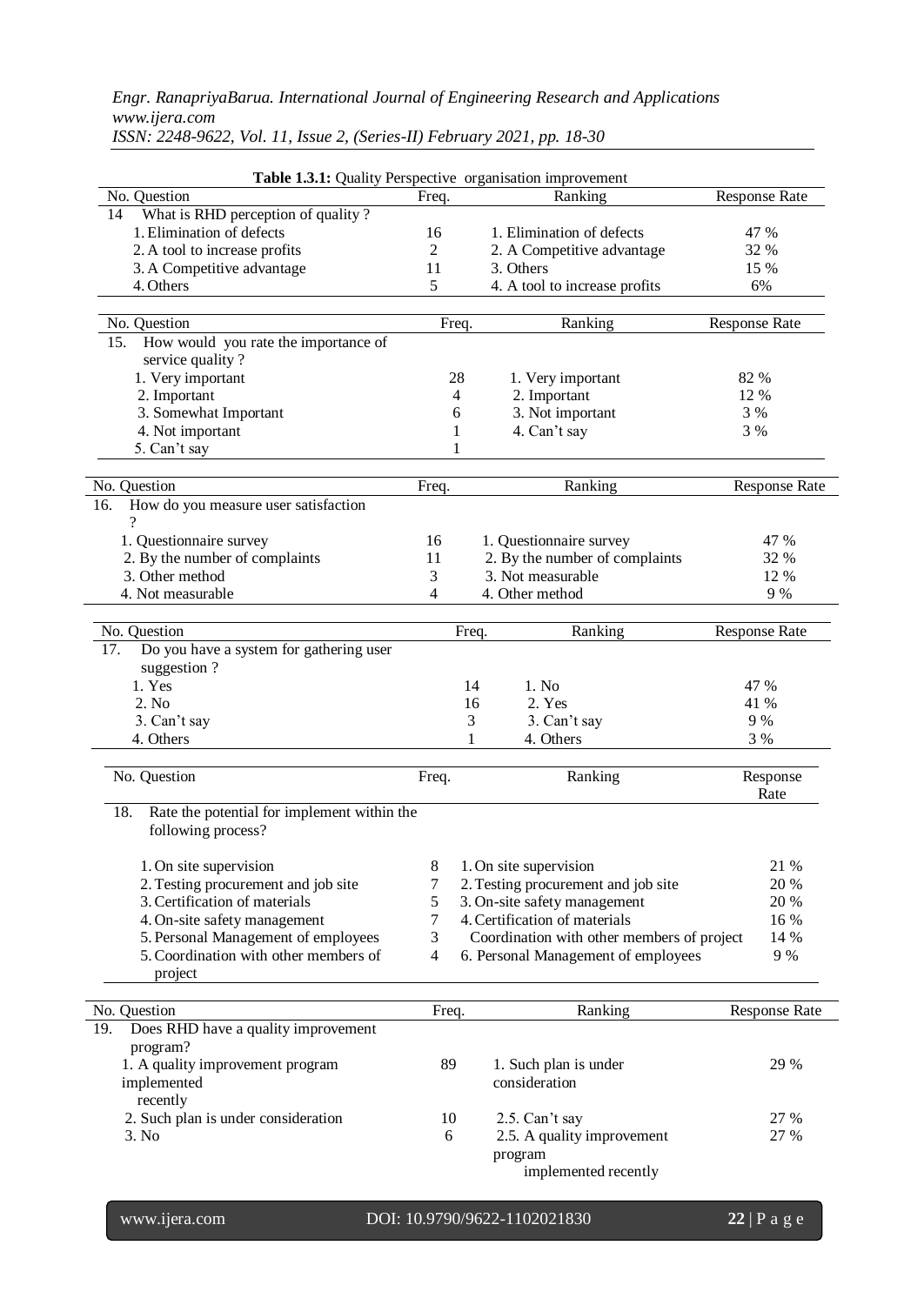| 4. Can't say                                                 | 9     | 4. No              | 17 %                 |
|--------------------------------------------------------------|-------|--------------------|----------------------|
| No. Question                                                 | Freq. | Ranking            | <b>Response Rate</b> |
| 20.<br>Which one would you porter in order<br>of importance? |       |                    |                      |
| 1. Cost                                                      | 8     | 1. Quality         | 30 %                 |
| 2. Scope                                                     |       | 2. Safety          | 24 %                 |
| 3. Time (Schedule)                                           |       | 3. Time (Schedule) | 23 %                 |
| 4. Quality                                                   |       | 4. Cost            | 15 %                 |
| 5. Safety                                                    | 4     | 5. Scope           | 10 %                 |

*ISSN: 2248-9622, Vol. 11, Issue 2, (Series-II) February 2021, pp. 18-30*

**Table 1.3.2:** Significance of Dimensions Quality Perspective Organisation Improvement by Using Chi-square Value

| $Q$ . No. in   | <b>Question Statement</b>                                                    | Arithmetic | Chi-square | Level of         | Rank |
|----------------|------------------------------------------------------------------------------|------------|------------|------------------|------|
| Questionaries' | Dimension / Variable                                                         | Mean       | Values     | Significances    |      |
|                |                                                                              |            |            |                  |      |
| 15.            | How would you rate importance of<br>service Quality                          | 6.80       | 83.94      | Significance     | 1    |
| 17.            | Do you have a system for gathering<br>user suggestion                        | 8.50       | 20.36      | Significance     | 2    |
| 14.            | What is RHD Perception of Quality                                            | 8.50       | 13.77      | Significance     | 3    |
| 16.            | How do you measure user<br>satisfaction                                      | 8.50       | 13.30      | Significance     | 4    |
| 18.            | Please rate the potential for<br>improvement with the following<br>processes | 5.67       | 3.41       | Not Significance | 5    |
| 20             | Which one would you prefer in order<br>of importance                         | 6.80       | 3.36       | Not Significance | 6    |
| 19.            | Does RHD have a quality<br>improvement program                               | 8.50       | 1.06       | Not Significance | 7    |
|                | General Arithmetic Mean                                                      | 7.61       |            |                  |      |

| Table 1.4.1: Data Acquisition of TQM                     |       |              |               |  |  |  |
|----------------------------------------------------------|-------|--------------|---------------|--|--|--|
| No. Question                                             | Freq. | Ranking      | Response Rate |  |  |  |
| 21.<br>Do you collect data to measure the performance of |       |              |               |  |  |  |
| RHD?                                                     |       |              |               |  |  |  |
| 1. Yes                                                   | 14    | 1. No        | 53<br>$\%$    |  |  |  |
| 2. No.                                                   | 18    | 2. Yes       | $\%$<br>41    |  |  |  |
| 3. Can't say                                             |       | 3. Can't say | 6 %           |  |  |  |
|                                                          |       |              |               |  |  |  |

| No. Question                                             | Freq. | RankingResponse Rate                                  |                      |
|----------------------------------------------------------|-------|-------------------------------------------------------|----------------------|
| How does your organisation solves quality related<br>22. |       |                                                       |                      |
| problem?                                                 |       |                                                       |                      |
| 1. Assign individual to solve                            | 6     | 1. Set-up multidisciplinary team for<br>each problem  | 41 %                 |
| 2. Set-up multidisciplinary team for<br>each problem     | 14    | 2. A permanent team is available                      | 23 %                 |
| 3. A permanent team is available                         | 8     | 3. Assign individual to solve<br>implemented recently | 18 %                 |
| 4. Other                                                 | 6     | 4. Other                                              | 18 %                 |
|                                                          |       |                                                       |                      |
| No. Question                                             | Freq. | Ranking                                               | <b>Response Rate</b> |
| 23. How would you rate user satisfaction?                |       |                                                       |                      |
| 1. Very important                                        | 19    | 1. Very important                                     | 56 %                 |
| 2. Important                                             | 11    | 2. Important                                          | 32 %                 |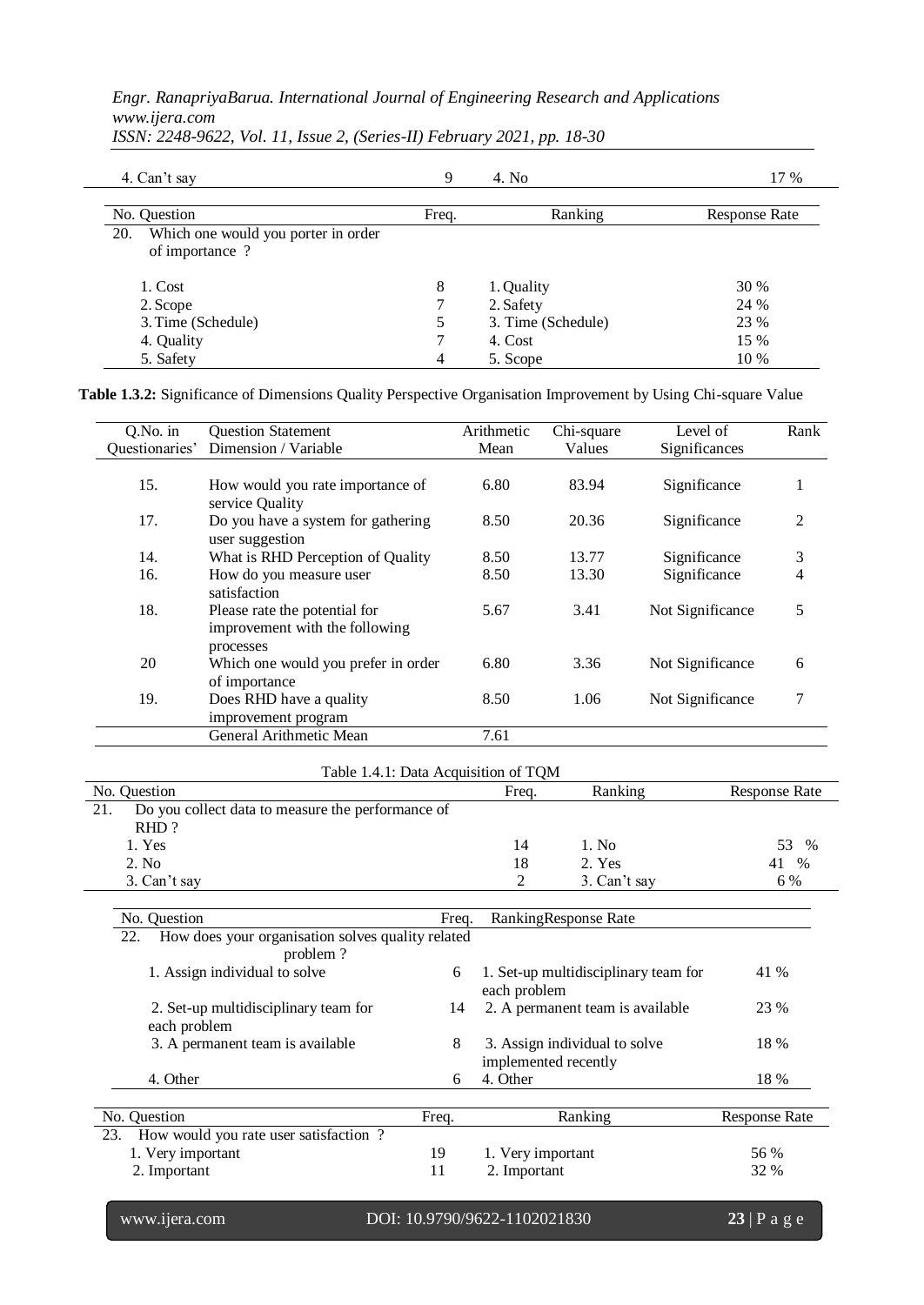| 3. Somewhat important                                                                                       | 3                | 3. Somewhat important              | 9 %                  |
|-------------------------------------------------------------------------------------------------------------|------------------|------------------------------------|----------------------|
| 4. Not important                                                                                            | 1                | 4. Not important                   | 3%                   |
| 5. Can't say                                                                                                | $\boldsymbol{0}$ | 5. Can't say                       | $0\%$                |
| No. Question                                                                                                | Freq.            | Ranking                            | <b>Response Rate</b> |
| Are employees empowered to make<br>24.<br>significant changes in construction,<br>operation or methodology? |                  |                                    |                      |
| 1. Full empowered                                                                                           | 13               | 1. Only key personal are empowered | 41 %                 |
| 2. Only key personal are empowered                                                                          | 14               | 2. Full empowered                  | 38 %                 |
| 3. Empowered is not need                                                                                    | $\theta$         | 3. Can't say                       | 12 %                 |
| 4. Can't say                                                                                                | 4                | 4. Others                          | 9 %                  |
| 5. Others                                                                                                   | 3                | 5. Empowered is not need           | 0%                   |
| No. Question                                                                                                | Freq.            | Ranking                            | <b>Response Rate</b> |
| 25.<br>Percentage of employees who are aware<br>of the importance of quality?                               |                  |                                    |                      |
| 1.100 %                                                                                                     | 9                | 1.50%                              | 36 %                 |
| 2.50%                                                                                                       | 12               | 2.100 %                            | 27 %                 |
| 3.25%                                                                                                       | 6                | 3.25 %                             | 18 %                 |
| 4.0%                                                                                                        | 1                | 4. Others                          | 16 %                 |
| 5. Others                                                                                                   | 6                | 5.0%                               | 3 %                  |
| No. Question                                                                                                |                  | Ranking<br>Freq.                   | <b>Response Rate</b> |
| What type of quality improvement program<br>26.<br>do you have ?                                            |                  |                                    |                      |
| 1. TQM                                                                                                      |                  | 1. QC/QA<br>$\theta$               | 94 %                 |
| 2. ISO 9000                                                                                                 |                  | 2. ISO 9000<br>2                   | 6 %                  |
| 3. QC/QA                                                                                                    |                  | 32<br>3. TQM                       | $0\%$                |
| 4. Others                                                                                                   |                  | $\Omega$<br>4. Others              | 0%                   |

*ISSN: 2248-9622, Vol. 11, Issue 2, (Series-II) February 2021, pp. 18-30*

**Table 1.4.2:** Significance of Dimensions of Data Acquisition of TQM by using chi-square Value

 $\frac{3}{8}$ . Others 0 %

| $Q.No.$ in | <b>Question Statement</b>                                             | Arithmetic | Chi-             | Level of      | Rank           |
|------------|-----------------------------------------------------------------------|------------|------------------|---------------|----------------|
|            | Questionaries' Dimension / Variable                                   | Mean       | square<br>Values | Significances |                |
| 26.        | What type of quality improvement program<br>do you have               | 8.5        | 5.07             | Significance  | 6              |
| 23.        | How would you rate user satisfaction                                  | 6.8        | 23.34            | Significance  | 3              |
| 24.        | Are employees empowered to make<br>significance changes in operations | 6.8        | 12.27            | Significance  | 4              |
| 21.        | Do you collect data to measure the<br>performance of RHD              | 11.30      | 86.94            | Significance  |                |
| 25.        | Percentage of employees who are aware of<br>importance of quality     | 6.8        | 9.82             | Significance  | 5              |
| 22.        | How does your organisation solves quality<br>related problem          | 8.5        | 38.35            | Significance  | $\mathfrak{D}$ |
|            | General Arithmetic Mean                                               | 8.12       |                  |               |                |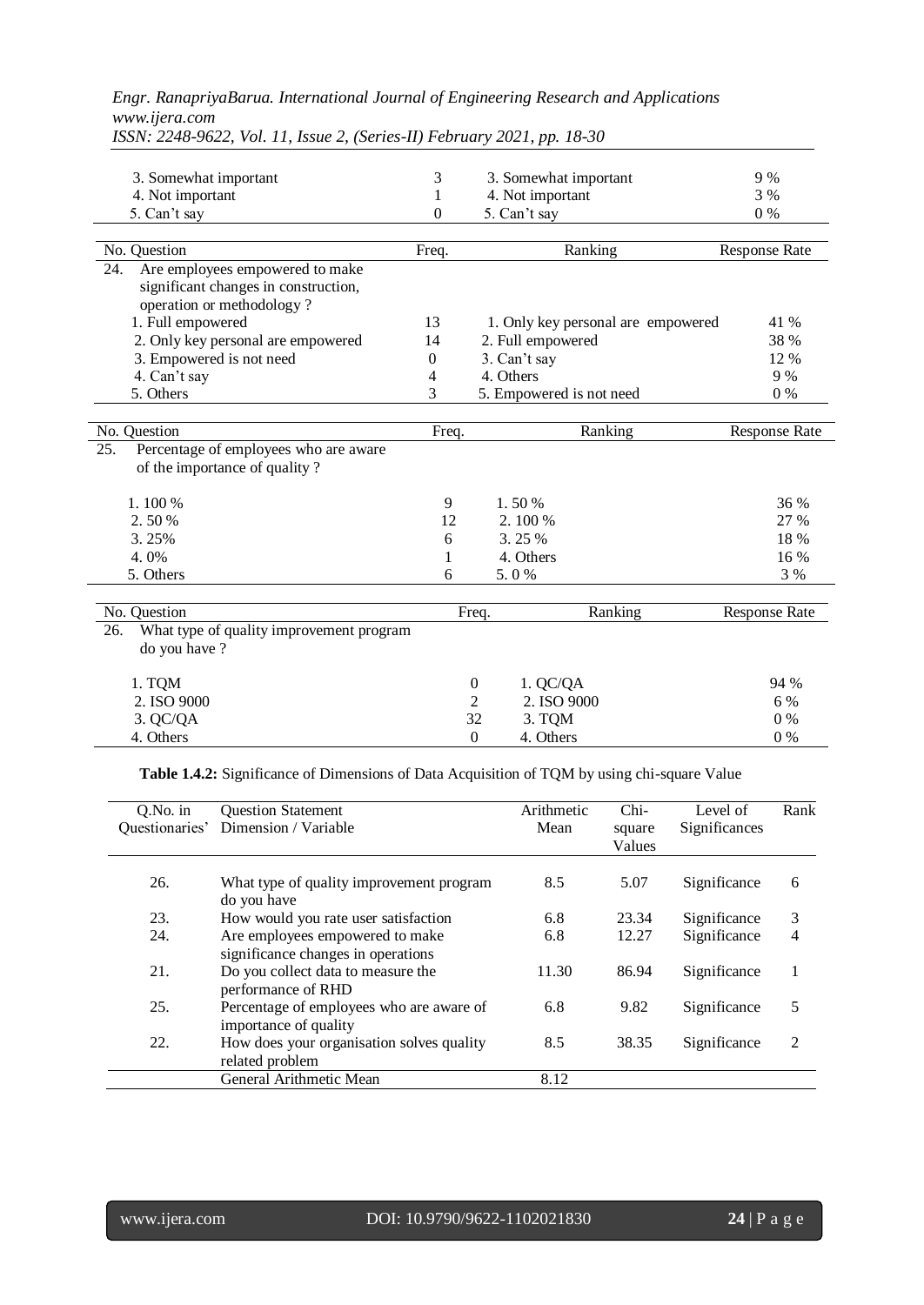| Table 1.5.1: Improvement strategy regarding quality                         |                |                              |                      |  |  |  |  |  |
|-----------------------------------------------------------------------------|----------------|------------------------------|----------------------|--|--|--|--|--|
| No. Question                                                                | Freq.          | Ranking                      | ResponseRate         |  |  |  |  |  |
| Are RHD rated suppler ?<br>27.                                              |                |                              |                      |  |  |  |  |  |
| 1. Yes                                                                      | 13             | 1. No                        | 45 %                 |  |  |  |  |  |
| 2. No                                                                       | 15             | 2. Yes                       | 39 %                 |  |  |  |  |  |
| 3. Can't say                                                                | $\overline{4}$ | 3. Can't say                 | 12 %                 |  |  |  |  |  |
| 4. Others                                                                   | 2              | 4. Others                    | 4 %                  |  |  |  |  |  |
| No. Question                                                                | Freq.          | Ranking                      | <b>Response Rate</b> |  |  |  |  |  |
| It defects in works are identified then<br>27.                              |                |                              |                      |  |  |  |  |  |
| contractor are contractually liable to correct                              |                |                              |                      |  |  |  |  |  |
| this?                                                                       |                |                              |                      |  |  |  |  |  |
| 1. Yes                                                                      | 32             | 1. Yes                       | 94 %                 |  |  |  |  |  |
| 2. No                                                                       | 1              | 2. No                        | 3 %                  |  |  |  |  |  |
| 3. Can't say                                                                | 0              | 3. Others                    | 3 %                  |  |  |  |  |  |
| 4. Others                                                                   | 1              | 4. Can't say                 | $0\%$                |  |  |  |  |  |
|                                                                             |                |                              |                      |  |  |  |  |  |
| No. Question<br>Is formal training in TQM or other                          | Freq.          | Ranking                      | <b>Response Rate</b> |  |  |  |  |  |
| 29.<br>quality improvement philosophies                                     |                |                              |                      |  |  |  |  |  |
| give to employees?                                                          |                |                              |                      |  |  |  |  |  |
|                                                                             |                |                              |                      |  |  |  |  |  |
| 1. No. training is given                                                    | 7              | 1. Some training is given    | 68 %                 |  |  |  |  |  |
| 2. Some training is given                                                   | 23             | 2. No. training is given     | 20 %                 |  |  |  |  |  |
| 3. A formal training program is given                                       | $\overline{4}$ | 3. A formal training program | 12 %                 |  |  |  |  |  |
|                                                                             |                | is given                     |                      |  |  |  |  |  |
| 4. Others                                                                   | $\mathbf{0}$   |                              |                      |  |  |  |  |  |
|                                                                             |                |                              |                      |  |  |  |  |  |
| No. Question                                                                | Freq.          | Ranking                      | <b>Response Rate</b> |  |  |  |  |  |
| 30. Employee involvement is critical to<br>successful TQM implementation ?  |                |                              |                      |  |  |  |  |  |
| 1. Yes                                                                      | 19             | 1. Yes                       | 56 %                 |  |  |  |  |  |
| 2. No                                                                       | 9              | 2. No                        | 26 %                 |  |  |  |  |  |
| 3. Can't say                                                                | 6              | 3. Can't say                 | 18 %                 |  |  |  |  |  |
| No. Question                                                                | Freq.          | Ranking                      | <b>Response Rate</b> |  |  |  |  |  |
| Training and development of staff is<br>31.                                 |                |                              |                      |  |  |  |  |  |
| integral to effective TQM<br>implementation?                                |                |                              |                      |  |  |  |  |  |
| 1. Yes                                                                      | 31             | 1. Yes                       | 91 %                 |  |  |  |  |  |
| 2. No                                                                       | 1              | 2. No                        | 6 %                  |  |  |  |  |  |
| 3. Can't say                                                                | $\overline{c}$ | 3. Can't say                 | 3 %                  |  |  |  |  |  |
|                                                                             |                |                              |                      |  |  |  |  |  |
| No. Question                                                                | Freq.          | Ranking                      | <b>Response Rate</b> |  |  |  |  |  |
| Do you heard about quality audit?<br>32.                                    |                |                              |                      |  |  |  |  |  |
| 1. Yes                                                                      | 32             | 1. Yes                       | 94 %                 |  |  |  |  |  |
| 2. No                                                                       | $\overline{2}$ | 2. No                        | 6 %                  |  |  |  |  |  |
| 3. Can't say                                                                | $\mathbf{0}$   | 3. Can't say                 | $0\%$                |  |  |  |  |  |
|                                                                             |                |                              |                      |  |  |  |  |  |
| No. Question                                                                |                | Ranking<br>Freq.             | <b>Response Rate</b> |  |  |  |  |  |
| Do you believe that quality audit improve the<br>33.<br>performance of RHD? |                |                              |                      |  |  |  |  |  |
| 1. Yes                                                                      |                | 1. Yes<br>31                 | 91 %                 |  |  |  |  |  |
| 2. No                                                                       |                | 2. Can't say<br>1            | 6 %                  |  |  |  |  |  |
|                                                                             |                |                              |                      |  |  |  |  |  |
|                                                                             |                |                              |                      |  |  |  |  |  |

*ISSN: 2248-9622, Vol. 11, Issue 2, (Series-II) February 2021, pp. 18-30*

www.ijera.com DOI: 10.9790/9622-1102021830 **25** | P a g e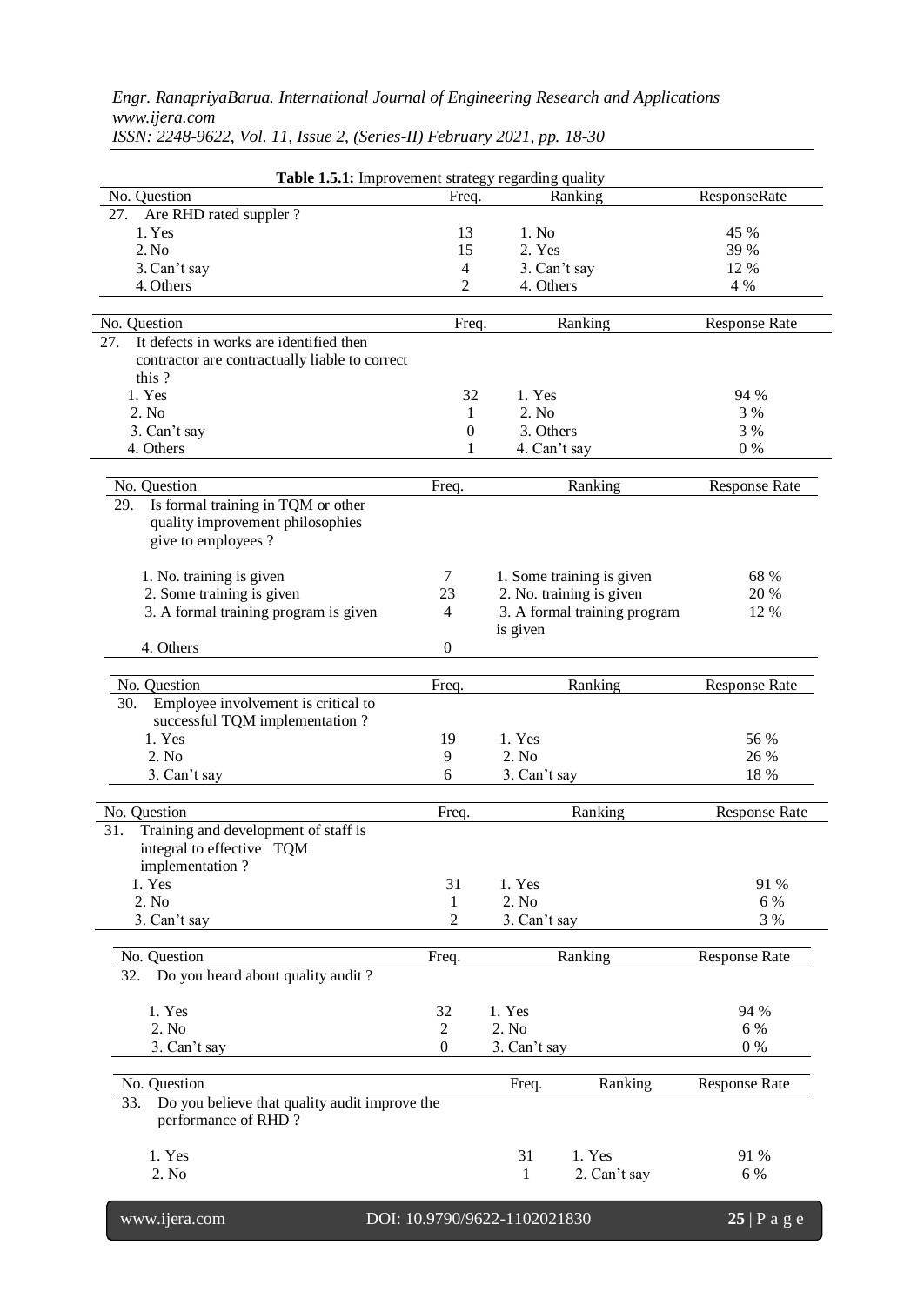3. Can't say 3 % 3. No 3 % Table 1.5.2: Significance of improvement strategy regarding quality by using chi-square Value Q.No. in Questionaries Dimension / Variable ' Question Statement Arithmetic Mean Chisquare Values Level of Significances Rank 28. If detect in works are identified then contractor are contractually liable for correct this 8.50 86.71 Significance 1 32. Do you heard about quality audit 11.30 56.87 Significance 2 33. Do you believe that quality audit improve the performance of RHD? 11.30 51.38 Significance 3.5 31. Training and development of staff is integral to effective TQM implementation 11.30 51.38 Significance 3.5 29. Is formal training in TQM given to employees 11.30 18.47 Significance 5 27. Are RHD rated supplier 8.50 14.70 Significance 6 30. Employee involved is critical to successful TQM implementations? 11.30 8.21 Significance 7 General Arithmetic Mean Table 1.6.1: Others No. Question **Freq.** Ranking Response Rate 34. Which of the following approach RHD is taken during construction works ? 1. Quality Control 10 1. Quality assurance 47 % 2. Quality assurance 21 2. Quality Control 44 %<br>3. Others 3 4. Others 9 % 3. Others 9 % No. Question **Freq.** Ranking Response Rate 35. What approach RHD follows in decision making ? 1. Top-down 79 % 2. Bottom-up 27 2. Bottom-up 2. Bottom-up 2. Bottom-up 2. Bottom-up 2. Bottom-up 2. Bottom-up 2. Bottom-up 15 % 2. Bottom-up 15 % 15 % 3. Employee himself 6 % 4. Others 0 % No. Question **Freq.** Ranking ResponseRate ResponseRate 36. Is there any contractor's quality approach ? 1. Yes 6. 1. 1.  $\sqrt{9}$  1. No 53 % 2. No 2.  $\frac{18}{26}$  2. Yes 26 % 3.Can't say 6 3. Can't say 18 % 4. Others 3 % No. Question Freq. Ranking ResponseRate 37. Is there any time based management system in RHD ? 1. Yes 50 % 2. No 29 % 3.Can't say 6 3. Can't say 18 % 4. Others 3 % No. Question **Freq.** Ranking Response Rate

*ISSN: 2248-9622, Vol. 11, Issue 2, (Series-II) February 2021, pp. 18-30*

www.ijera.com DOI: 10.9790/9622-1102021830 **26** | P a g e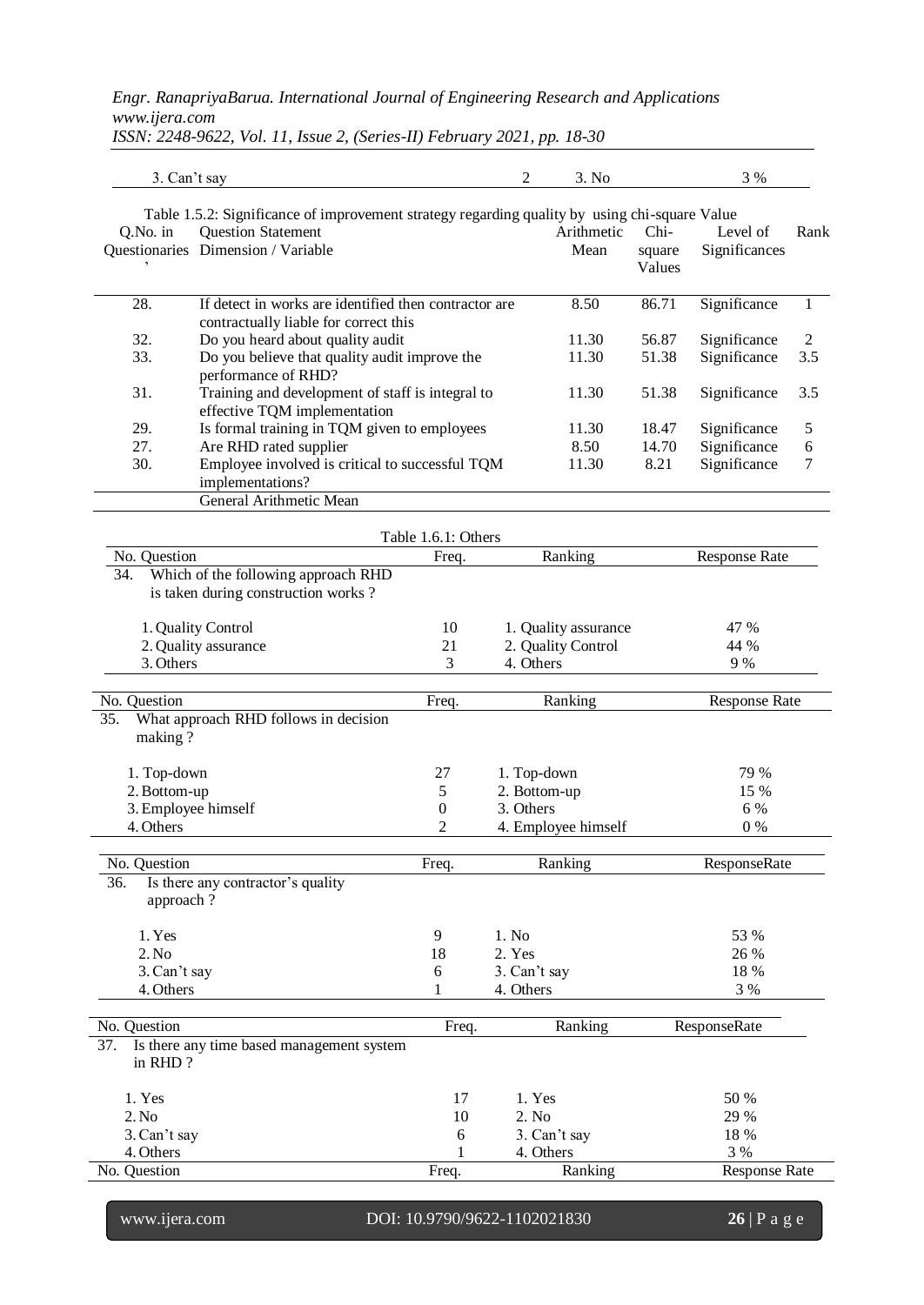| 38. | Obstacles in the implementation of TQM<br>program? |    |                                      |      |      |
|-----|----------------------------------------------------|----|--------------------------------------|------|------|
|     | 1. Rigid attitude of RHD engineers                 | 2  | 1. Lack of education and<br>training |      | 35 % |
|     | 2. Lack of education and training                  | 12 | 2. Lack of expertise                 |      | 26 % |
|     | 3. Too much document / commitment                  | 2  | 3. Lack of employee<br>Commitment    | 18 % |      |
|     | 4. Lack of employee Commitment                     | 6  | 4. Others                            |      | 9%   |
|     | 5. Lack of expertise                               | 9  | Rigid attitude of<br>RHD engineers   | 6 %  |      |
|     | 5. Others                                          | 3  | 6. Too much document<br>commitment   | 6 %  |      |

*ISSN: 2248-9622, Vol. 11, Issue 2, (Series-II) February 2021, pp. 18-30*

Table 1.6.2: Significance of others dimension's by using chi-square Value

| $Q$ . No. in | <b>Question Statement</b>                                 | Arithmetic | Chi-   | Level of      | Rank |
|--------------|-----------------------------------------------------------|------------|--------|---------------|------|
|              | Questionaries Dimension / Variable                        | Mean       | square | Significances |      |
|              |                                                           |            | Values |               |      |
| 35.          | What approach RHD following in decision<br>making?        | 8.50       | 55.17  | Significance  |      |
| 36.          | Is there any contractor's quality approach                | 8.50       | 18.01  | Significance  | 2    |
| 37.          | Is there any time bound management<br>systems             | 8.50       | 16.06  | Significance  | 3    |
| 38.          | Obstacles in the implementation of TOM<br>program         | 5.67       | 15.07  | Significance  | 4    |
| 34.          | Which approach RHD is taken during<br>constructions works | 11.30      | 6.58   | Significance  | 5    |
|              | General Arithmetic Mean                                   | 8.50       |        |               |      |

#### **1.6(iii) PART-3: QUALITY PERSPECTIVE ORGANIZATION IMPROVEMENT**

The Quality Perspective Organization Improvement is important to proper TQM practice as such, it was a measure to identify the visions of the respondents on quality. From Table 1.3.1 it is observed that when engineers asked about organization "perception of quality 47% believe that it elimination defects". When engineers were asked about how you rate the importance of service quality 82% felt that they rate it very important. While 47% of engineers considered that they measure user satisfaction through questionnaires survey. Sixteen respondents (47%) indicated that they have no system for gathering user suggestions however 41% believe that they have a system for gathering user suggestions. sixteen engineers (21%) considered that the potential for improving processes is on-site supervision. When respondents asked about quality improvement program ten engineers (29%) replied that such a plan is under consideration. Finally, they were asked to rank in order of importance, 30% engineers rank the importance as quality, 24% engineer prefer safety 21% prefer time, 15% prefer the cost and 10% prefer scope as importance.

Table 1.3.2 below shows that: question fifteen " How would you rate the importance of service quality" obtained rank one as its chi-square value reached 83.94 and the most frequent variable was "very important". Whereas the second rank was occupied by question seventeen ' Do you have a system for gathering user suggestions? as its chisquare value reached 20.36. When engineers were asked about RHD perception of quality, 47% believe that it eliminates of detects. When they were asked ' How do you measure user satisfaction sixteen engineers (47%) replied that they came to know through questionnaires survey while eleven engineers (32%) argue that they know it by the number of complaints. Questions 18, 20, and 19 obtained the lowest rank as its chi-square value reached 3.41, 3.36, and 1.06 respectively showing that the questions are not significant.

#### **1.6(iv) PART 4: DATA ACQUISITION OF TQM**

Data acquisition is an important part of quality measurement and management; as such it was important to measure the effectiveness of data acquisition methods adopted. With reference to Table 1.4.1 below. As eighteen engineers (53%) believe that don't collect data to measure the performance of the organization. Whereas fourteen engineers (41%) said that they collect data to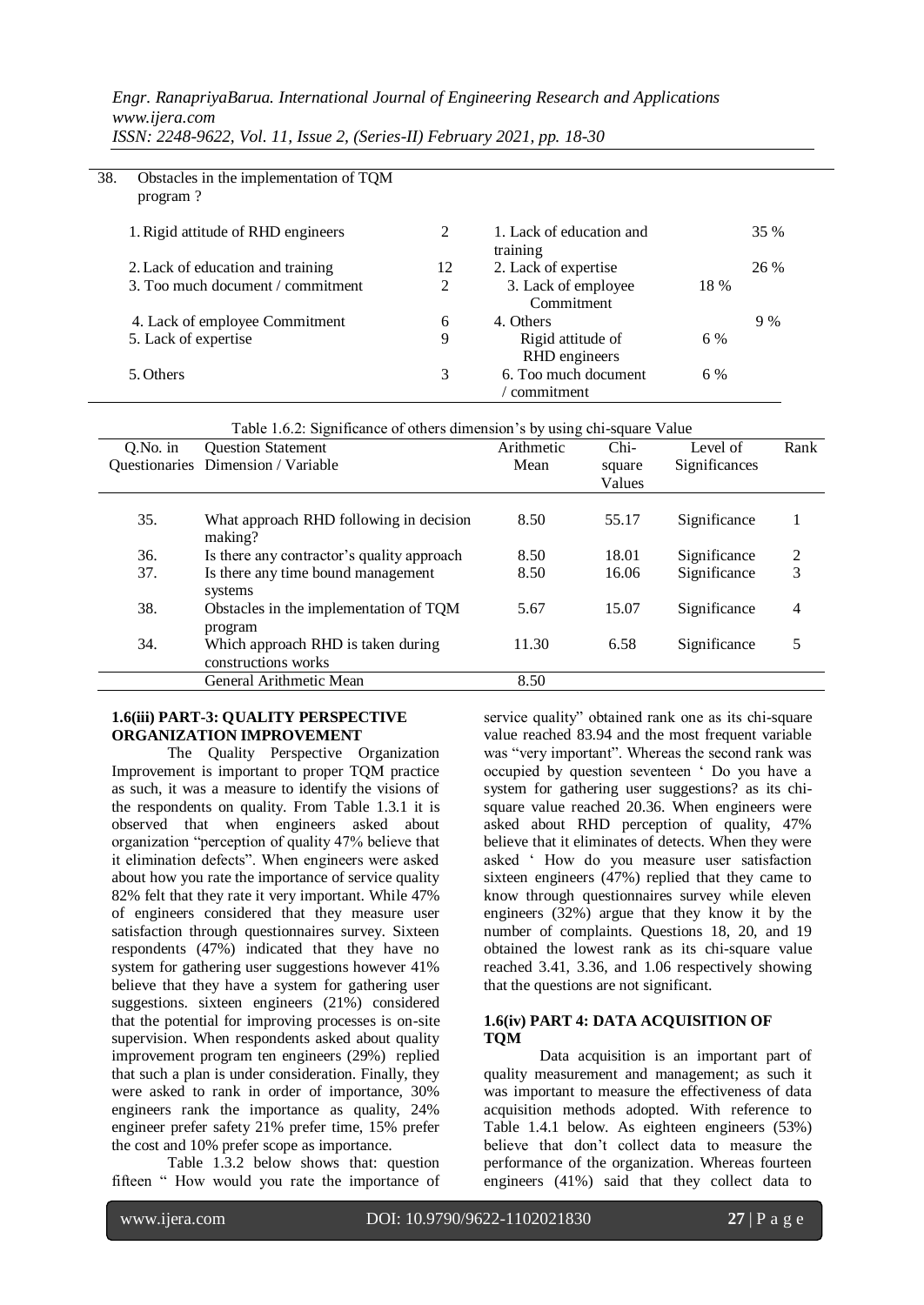measure its organizational performance. When asked question, "How does organization solve quality-related problem" fourteen (41%) engineers of the respondents set-up multidisciplinary team for each problem eight (23%) of them answered that a permanent team is available to solve the qualityrelated problem and only six (18%) believe that organization solves the problem by assigning an individual to the solve problems. The majority (56%) of engineers replied that the user satisfaction rate is very important whereas only (9%) of them mentioned that it is not important for the organization.

When engineers were asked ' Are employees empowered to make a significant change to operations?" Fourteen (41%) of the respondent said only key personnel is empowered. Twelve engineers (36%) believe that 50% of employees aware of the importance of quality. Whereas the majority (94%) answered that organizations have a QC/QA type quality improvement program.

Table 1.4.1: Data Acquisition of TQM: The significances of data acquisition of TQM used by the engineers were analyzed in this part. Table 1.4.2 below shows that question twenty-six ' what type of quality improvement program do you have? Thirtytwo engineers (94%) answered that RHD has the 'Quality Control / Quality Assurance' Program and this obtained rank one as its chi-squire value reached 86.94 with a resultant higher repetition. Whereas the second rank was occupied by question twenty-three ' How would you rate user satisfaction? as its chi-square value reached 38.35. For question twenty-four. Are employees empowered to make a significant change in operation; as such rank is occupied by the question twenty one?

Do you collect data to measure the performance of RHD, as its chi-square value reacted 12.27 while question twenty-five; percentage of employees who are aware of importance of quality? obtained the fifth rank as it is chi-square value reached 9.82. Question twenty-two obtained the lowest significance. The significance of the data acquisition method used by the engineers was analyzed in this part. Table 1.3.2 below shows that question fifteen " How would you rate the importance of service quality obtained rank one as its chi-square value reached 83.94 and the most frequent variable was " very important". Whereas the second rank was occupied by question seventeen ' Do you have a system for gathering user suggestions? as its chi-square value reached 20.36.

When engineers were asked about RHD perception of quality, 47% believe that it eliminates of detects. When they were asked. How do you measure user satisfaction sixteen engineers (47%) replied that they came to know through questionnaires survey while eleven engineers (32%) argue that they know it by the number of complaints. Questions 18, 20, and 19 obtained the lowest rank as its chi-square value reached 3.41, 3.36, and 1.06 respectively showing that the questions are not significant.

#### **1.6(v) PART-5: IMPROVEMENT STRATEGY REGARDING QUALITY**

As depicted in Table 1.5.1, fifteen respondents (45%) indicated that RHD does not rate suppliers, whereas thirteen respondents (39%) said that RHD rated suppliers. The majority (94%) of engineers agreed that defects in works are identified and then contractors are contractually liable to correct this. Twenty-three respondents (68%) answered that some training regarding TQM has been given to employees while seven (20%) of them said that they got no training regarding TQM. When they were asked, " employee involvement is critical to successful TQM implementation?" 56% of the respondent gives consent 'Yes'. For the question 'Training and development of staff are integral to effective TQM implementation"; the majority (91%) felt that 'Yes'.

Question regarding the quality audit, 94% of respondents told that they heard about the quality audit. When they ware asked ' Do you believe that quality audit improves the performance of RHD? Thirty one engineers (91%) replied that they believed that introducing quality audits is necessary to improve the performance of RHD.

According to Table 1.5.2, question twentyeight "It defect in works are identified then the contractor is contractually liable for correct this" obtained rank one as it is chi-square value reached 86.71 with a resultant higher repetition. The second rank was occupied by question thirty-two ' Do you heard about a quality audit?' as its chi-square value reached 56.87, as a result of the most repetition, the answer by the respondents was 'Yes', whereas the third rank was occupied by question thirty-three 'Do you believe that quality audit improves the performance of RHD? and question thirty-one. ' Training and development of felt are integral to effective TQM implementation ? as both of its chisquare value reached 51.38. For question twentynine ' Is formal training in TQM gives to employees' obtain rank five as its chi-square value is 18.47. The sixth rank is occupied by question twenty-seven, " Are RHD rated supplier? as its chisquare value reached 14.7, while question thirty ' Employee involvement is critical to successful TQM implementation?" obtained the seventh rank as it is chi-square value reached 8.21.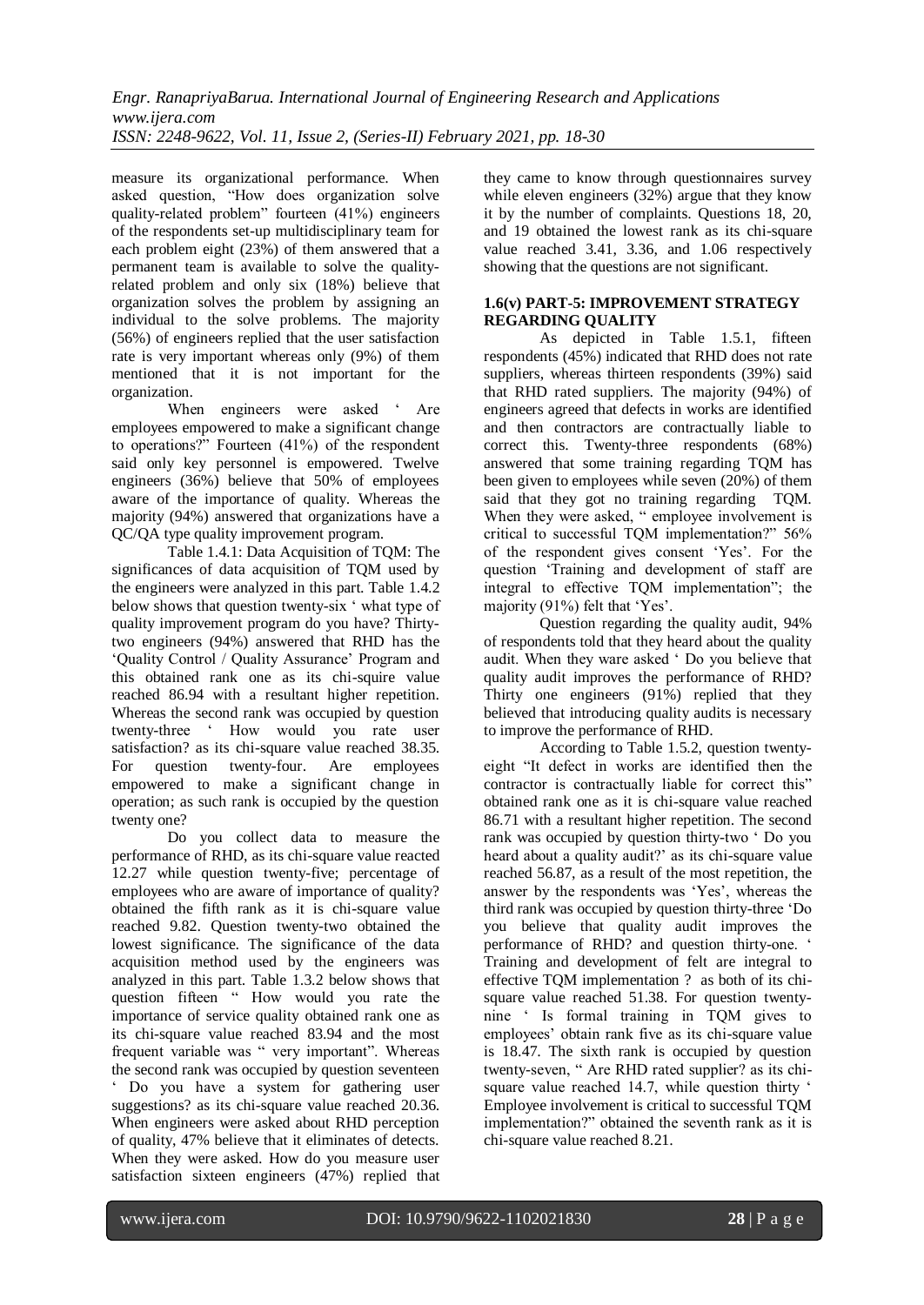#### **1.6(vi) PART-6: OTHER**

As depicted in Table 1.6.1 forty-seven respondents (47%) indicated that RHD follows quality assurance(QA) approach during construction works, on the other hand, forty-two (42%) believe that RHD follows Quality Control (QC) approach during construction work. When They were asked ' What approach RHD follows in decision making? twenty-seven (79%) of respondents answered that RHD follows the 'Top-down' approach in decision making, whereas only 15% said that it follows the Bottom-up approach. When engineers were asked ' Is there any contractor's quality approach? 53% believe that there is no contractor's quality approach, however, 26% answered that there is a contractor's quality approach, When asked ' Is there any time-based management system in RHD? seventeen engineers (50%) felt that RHD has timebased management, whereas ten respondents (29%) believe that is no time-based management in RHD. Finally when they were asked 'Obstacles in the implementation of TQM program' twelve engineers (35%) agreed that it is lack of education and training, nine respondents (26%) believe that it is lack of expertise, only six engineers (18%) answered that it is lack of employee commitments.

Table-1.6.1 Others: This part analyses the significances of other dimensions in the organizations. Table 1.6.2 below shows that question thirty-five ' What approach RHD follows in decision making? obtained rank one as its chisquare value reached 55.17; as a result of the higher repetition, the answer by the respondents was " Topdown". The second rank was occupied by question thirty-six. "Is there any contractor's quality approach? as its chi-square value reached 18.01 with the most frequent variable replied by engineers as 'No'. For question thirty-seven ' Is there any timebound management system?" 50% of respondents replied yes as such it obtained the third rank as it's chi-square value reached 16.06. The fourth rank is occupied by question thirty-eight' obstacles in the implementation of the TQM program? as its chisquare value reached 15.07. The fifty ranks are questioned thirty-four, 'Which approach RHD is taken during construction work? obtained the lowest significance as its chi-square value reached 6.58.

#### **VII. RESULT AND DISCUSSION**

From the findings of this research, the following abstraction is drawn :

#### **CONCERN ABOUT TQM**

The perception of Quality was centered on conformance to standards as the majority of the engineer defined quality as a measure of conformance to standards. This affirmation the consequence of conformance to standards to the reaching of TQM in RHD. However, it is distress to observe that 33% of engineers believe that RHD has no formal quality management tools, and whereas 67% said that RHD has quality management tools. The reason for this might arise from the fact that there is a little misunderstanding of their belief that TQM will work in RHD; as a fifty percent(50%) respondent replied that it works to some extent. It is, therefore, necessary for the authorities of RHD to emphasize the practice and improvement of TQM in its policies and regulations to ensure that all employees should be involved in it. Most of them (94%) argued the benefits of TQM to there organization.

#### **QUALITY PERSPECTIVE ORGANISATION IMPROVEMENT**

The engineers perceive product/service quality as important to the success of RHD. The perception of quality is such that they believe quality means the elimination of defects. Moreover, the majority (82%) of them replied that service quality is very important to their organization. From this survey, it is shown that engineer emphasis onsite supervision (21%), whereas only 9% importance on personal management of employee, for quality improvement, it is also noted that respondent ranked quality, safety and time as more important than cost and scope in project success.

#### **DATA ACQUISITION OF TQM**

Majority (53%) engineers replied that they don't collect data to measure the performance of RHD. For quality-related problems, 41% of engineers answered that they set-up a multidisciplinary team. Regarding user satisfaction, most of them (56%) said that it is very important for organizational improvement. It is observed that employees are not usually empowered to make significant changes to operations as only key personnel is (41%) and some feel that they are fully empowered (38%). This is to say rest employees have no say in decision making. They are just to carry out the duties assigned to them by their superiors. It is encouraging to note that 36% of respondents are aware of the importance of quality and the majority of engineers (94%) replied that RHD has QC/QA type qualify improvement program. This means that a lot of engineers of RHD are not aware of TQM in quality improvement programs in operational processes.

#### **IMPROVEMENT STRATEGY REGARDING QUALITY**

It was observed that no formal training is given to employees regarding TQM. It is only 12%